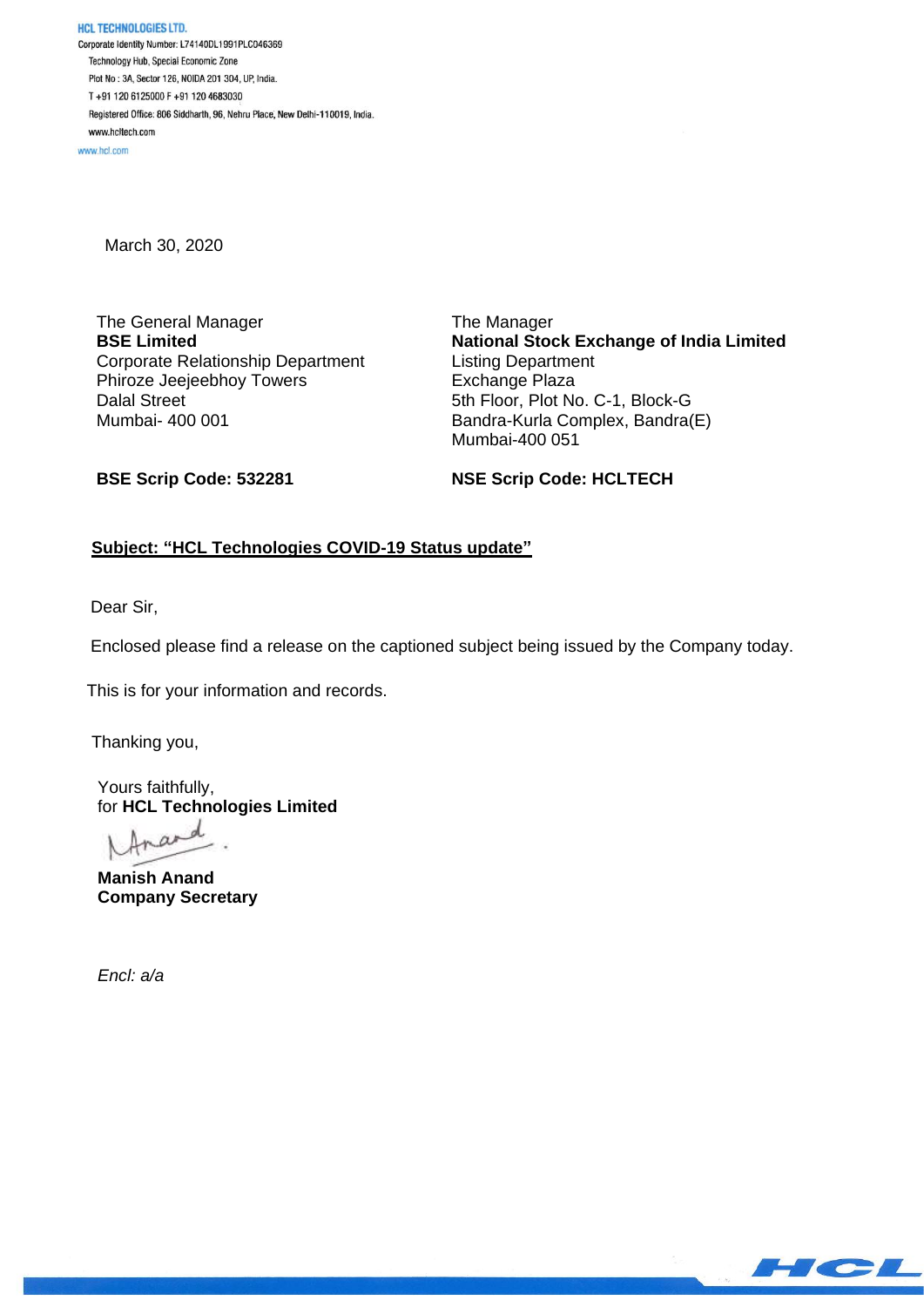

# **HCL Technologies COVID-19 Status update**

**Noida, India, March, 30, 2020 –** HCL Technologies Ltd (HCL) has been monitoring the Covid-19 outbreak since late January and had invoked its Business Continuity Plan and Risk Management Framework quite early to minimize the impact on its employees and clients. The situation arising out of this outbreak and its rapid spread across the world is unprecedented and is extremely dynamic. The economic impact is visible with varying degrees of intensity across multiple countries where we operate.

HCL has had a well-defined and structured pandemic policy in place which is resilient, pragmatic and accords paramount importance to employee safety & health and client commitments. We are actively engaged with our clients and have executed the client-specific and HCL internal operations-centric Business Continuity Plan that ensures continuity in delivering to our client and employee commitments. HCL is constantly reviewing the situation at hand with utmost priority and fully complying with all government advisories and recommendations. Given the extended nature of this situation, we have looked at ensuring that we put in medium-term sustainable measures in place to ensure continuity of all our operations and client deliverables. We have been successful in achieving this as of today. A large number of our clients have expressed their deep appreciation of our efforts and speed at which we have been able to achieve the current state.

As of today, **76%** of our India-based employees and **92%** of our employees in other geographies are enabled to work from home. In certain geographies, a limited set of our employees are working from our offices, wherever it is permissible by the government and local authorities. It is noteworthy that we have not witnessed any outages or major disruption in operations with this newer format of work from home delivery. We would like to use this opportunity to thank our clients, industry bodies and government officials who have been very supportive in our efforts so far.

#### **Likely Impact on business**

While the impact on this quarter's numbers is yet to be quantified, we don't expect it to be significant. Our exposure to the more impacted verticals are not significant. Booking during this quarter has largely been on track as significant part of closures happened in January.

Our business model is a healthy mix of recurring product revenues, managed services and discretionary spend led professional services. From a vertical perspective, our exposure to verticals like Oil & Gas, Travel & Hospitality, High-End Retail is in single digits.

We recognize our investments in risk management systems and processes over the last several years are helping us to minimize the short-term impact and to be adequately prepared for the medium term, if it gets worse. We are also confident our business model will help us to emerge stronger in the longer term as it has been built for resilience during tough times.

Our wishes of safety and best of health to everyone out there and we hope and pray for the earliest end to the crisis. Keep a safe distance.

## **About HCL Technologies**

HCL Technologies (HCL) empowers global enterprises with technology for the next decade today. HCL's Mode 1-2-3 strategy, through its deep-domain industry expertise, customer-centricity and entrepreneurial culture of ideapreneurship™ enables businesses to transform into next-gen enterprises.

HCL offers its services and products through three business units - IT and Business Services (ITBS), Engineering and R&D Services (ERS) and Products & Platforms (P&P). ITBS enables global enterprises to transform their businesses through offerings in areas of Applications, Infrastructure, Digital Process Operations and next generational digital transformation solutions. ERS offers engineering services and solutions in all aspects of product development and platform engineering. Under P&P, HCL provides modernized software products to global clients for their technology and industry-specific requirements. Through its cutting-edge co-innovation labs, global delivery capabilities and broad global network, HCL